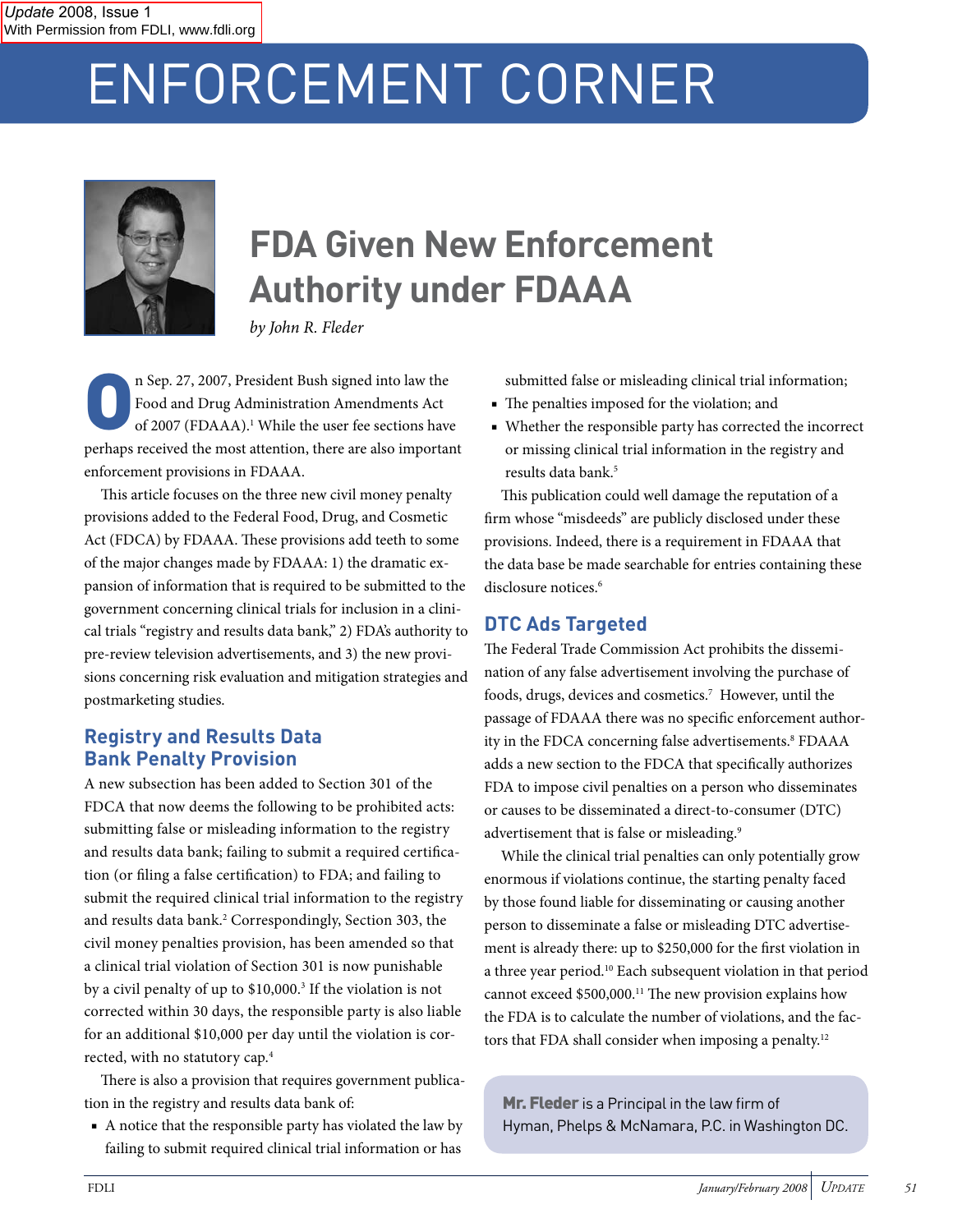Also included in FDAAA, however, is the possibility of complete insulation from liability under certain circumstances.13 If and when the agency so requires, DTC television ads will need to be submitted to FDA at least 45 days before the advertisement is disseminated on television, thereby allowing the agency an opportunity to comment (but not generally order changes) with regard to the proposed advertisement.<sup>14</sup> Thus, FDAAA does not generally require that the advertiser adopt comments provided by FDA. However, FDAAA does state that FDA may not impose a penalty if the company has submitted an advertisement for FDA's review (whether because FDA required the submission, or the sponsor made a voluntary submission) and has subsequently incorporated each FDA comment about the advertisement.<sup>15</sup>

#### **Risk Evaluation and Mitigation Strategy Penalty Provision**

There is also a third civil penalty provision that applies in several other situations. FDA can determine that a risk evaluation and mitigation strategy is necessary to ensure that the benefits of a drug outweigh the risks of the drug. In those instances, once informed by the agency, the person must submit a proposed strategy, get it approved, and maintain compliance with the approved strategy.<sup>16</sup> In addition, a person is prohibited from introducing a drug into interstate commerce when FDA has required the submission of certain post approval or post marketing studies or post approval clinical trials and the person has failed to conduct such studies or trials,17 or fails to submit a supplement to a drug application with proposed labeling changes if an FDA order to make labeling changes is issued to address new safety information.<sup>18</sup>

Any person who violates these requirements is subject to a civil penalty of not more than \$250,000 per violation, not to exceed \$1,000,000 for all violations adjudicated in a single proceeding. If the responsible party continues the violation after FDA has provided written notice of the violation to that person, then the responsible party becomes liable for up to an additional \$250,000 for any portion of that first month in which the violation continues, to be doubled to \$500,000 for the second month, and \$1,000,000 for each month thereafter, with a cap of \$10,000,000 in a given proceeding.<sup>19</sup>

#### **Other New Provisions**

In addition to the provisions mentioned above, the following are other enforcement-related provisions in FDAAA:

■ The FDA can require a manufacturer to conduct postmarket surveillance for certain class II and III devices;<sup>20</sup>

- It is also now a violation to sell a food to which has been added an approved drug or biological product, or a drug or biological product for which substantial clinical trials have commenced and been made public, unless: 1) the drug or biological product was marketed in food prior to such approval or before institution of substantial clinical trials; 2) FDA has approved use of the drug or biological product in food; 3) use of the drug or biological product is permitted to enhance the safety of a food based on a food additive approval, a GRAS affirmation, listing or notification, or a food contact substance notification; 4) the drug or biological product was marketed for smoking cessation prior to FDAAA; or 5) the drug is an approved animal drug.<sup>21</sup>
- The agency has been ordered to "expand and enhance" its resources and facilities involving regulatory and criminal enforcement of the FDCA to protect the drug supply chain against counterfeit, diverted, subpotent and adulterated, misbranded and expired drugs and biological products (including active pharmaceutical ingredients), and undertake enhanced joint enforcement activities with other federal and state agencies to further that goal.<sup>22</sup>
- It is now a prohibited act under the FDCA to fail to submit a required food safety report or notification (involving situations where there is a reasonable probability that use of, or exposure to, the food will cause serious adverse health consequences), or to submit a false report or notification in that area.<sup>23</sup>

Finally, a number of new provisions state that certain actions now render a product misbranded under the FDCA:

- Failing to agree to a FDA-requested labeling change regarding pediatric use within 30 days of the request;<sup>24</sup>
- Failing to comply with an approved risk evaluation and mitigation strategy;<sup>25</sup> and
- Failing to comply with a post market study or clinical trials requirement.<sup>26</sup>  $\Delta$

**Gwendolyn McKee**, an Associate with the law firm of Hyman, Phelps & McNamara, P.C., Washington, DC., assisted in writing this article.

<sup>1</sup> Public Law 110-85, 121 Stat. 823-978.

<sup>2 121</sup> Stat. 920.

<sup>3 121</sup> Stat. 920.

<sup>4 121</sup> Stat. 920. 5 121 Stat. 919.

<sup>6</sup> 121 Stat. 920.